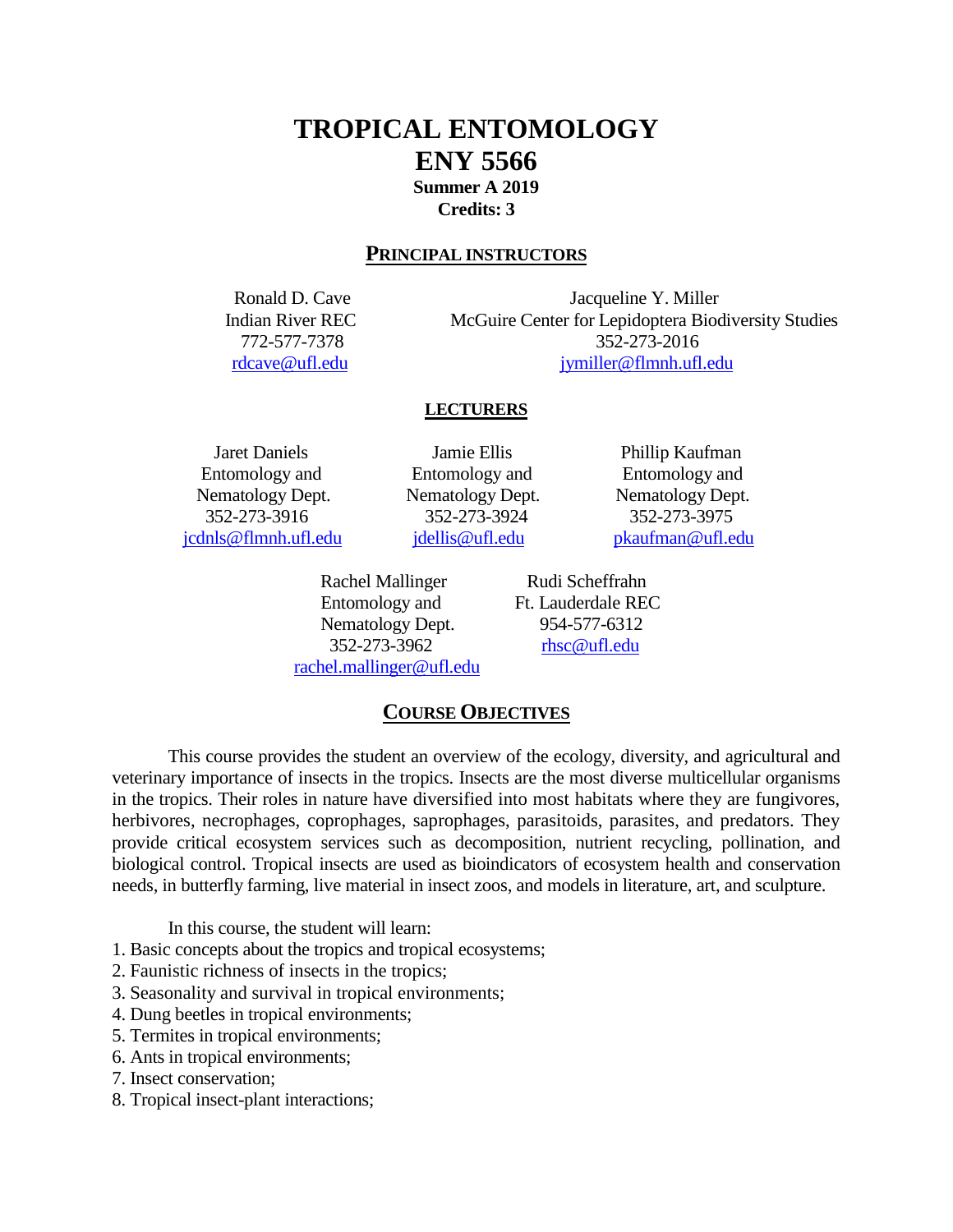- 9. Pollination of tropical plants by insects;
- 10. Mimicry in tropical insects;
- 11. Entomophagy in the tropics;
- 12. Economic importance of tropical insects in tropical crops;
- 13. Medical and veterinary importance of tropical insects.

# **COURSE FORMAT**

The narrated PowerPoint presentations form a series of 14 **LECTURES** covering 13 basic themes listed above. All presentations are available in Canvas through UF eLearning [\(elearning.ufl.edu\)](http://elearning.ufl.edu/). Each presentation is accompanied by a **READING ASSIGNMENT** to provide further information on the lecture topic. The lecture and reading should be viewed before the discussion session (see Course Outline), so that all students are able to answer questions posited during the discussion. Students should also prepare any questions they have from viewing the presentations and present them in the appropriate discussion.

Participation in **DISCUSSIONS** (Room 1027 in Steinmetz Hall or via Zoom, 9:30am MWF) is a critical component of this course. Live interaction with the instructors and other students is a very important part of the learning experience. Students should be willing to share opinions, perceptions, and experiences. Every lecture has five discussion questions associated with it. Please review the discussion questions and consider information in the lecture and assigned reading to be able to respond to the questions during the discussions. Each session will be recorded, and a link to each recording will be provided.

# **COURSE SCHEDULE**

# **May 13: First Day of Class**

 Participant introductions, course overview, syllabus, student expectations and knowledge of tropical entomology.

### **May 15: Ecological Diversity and the Tropics**

 $\square$  Discussion of Lecture 1 and assigned reading with Dr. Cave.

#### **May 17: Faunistic Richness of Insects in the Tropics**

- $\square$  Discussion of Lecture 2 and assigned reading with Dr. Miller.
- $\Box$  Lecture 1 synopsis due.

#### **May 20: Seasonality and Survival in Tropical Environments**

- $\square$  Discussion of Lecture 3 and assigned reading with Dr. Miller.
- $\Box$  Lecture 2 synopsis due.
- Deadline for approval of Featured Creature.

#### **May 22: Dung Beetle Ecology in the Tropics**

- $\Box$  Discussion of Lecture 4 and assigned reading with Dr. Cave.
- $\Box$  Lecture 3 synopsis due.
- $\Box$  Deadline for approval of oral presentation topic.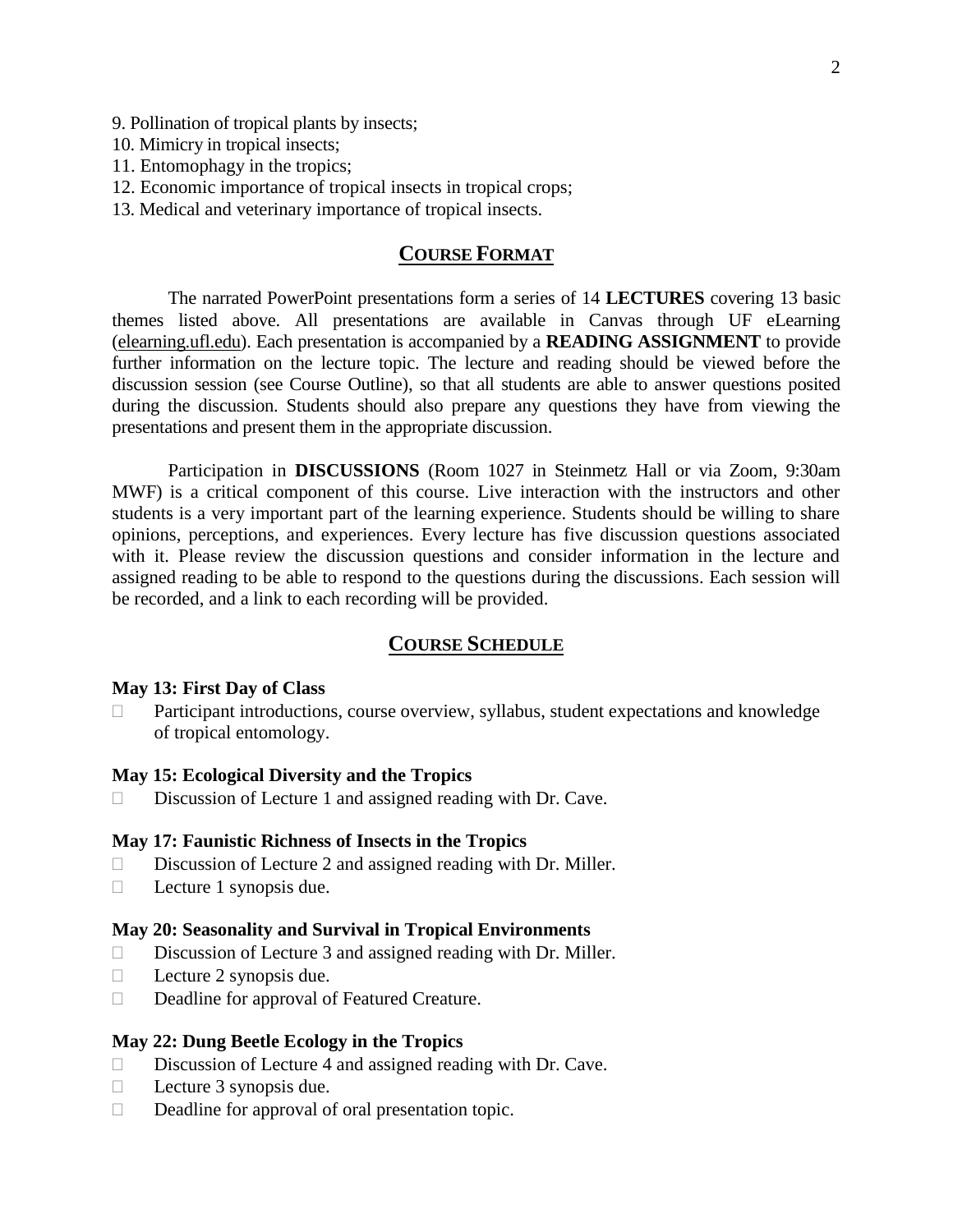# **May 24: Termites in the Tropics**

- $\square$  Discussion of Lecture 5 and assigned reading with Dr. Scheffrahn.
- $\Box$  Lecture 4 synopsis due.

### **May 27: Memorial Day Holiday**

# **May 29: Ants in Tropical Ecosystems**

- $\square$  Discussion of Lecture 6 and assigned reading with Dr. Cave.
- $\Box$  Lecture 5 synopsis due.

### **May 31: Insect Conservation**

- $\square$  Discussion of Lecture 7 and assigned reading with Dr. Daniels.
- $\Box$  Lecture 6 synopsis due.

# **June 3: Midterm Exam**

 $\Box$  Exam open from 7:00am to 11:59pm.

### **June 5: Tropical Insect-Plant Associations I**

- $\square$  Discussion of Lecture 8 and assigned reading with Dr. Cave.
- $\Box$  Lecture 7 synopsis due.

# **June 7: Tropical Insect-Plant Associations II**

- $\square$  Discussion of Lecture 9 and assigned reading with Dr. Cave.
- $\Box$  Lecture 8 synopsis due.

# **June 10: Pollinators of Tropical Plants**

- $\Box$  Discussion of Lecture 10 and assigned reading with Dr. Ellis & Dr. Mallinger.
- $\Box$  Lecture 9 synopsis due.
- □ Featured Creature draft due.

### **June 12: Mimicry and Entomophagy**

- $\square$  Discussion of Lecture 11 and assigned reading with Dr. Cave.
- $\Box$  Lecture 10 synopsis due.

#### **June 14: Insects in Tropical Agriculture I**

- □ Discussion of Lecture 12 and assigned reading with Dr. Cave.
- $\Box$  Lecture 11 synopsis due.

### **June 17: Insects in Tropical Agriculture II**

- □ Discussion of Lecture 13 and assigned reading with Dr. Cave
- $\Box$  Lecture 12 synopsis due.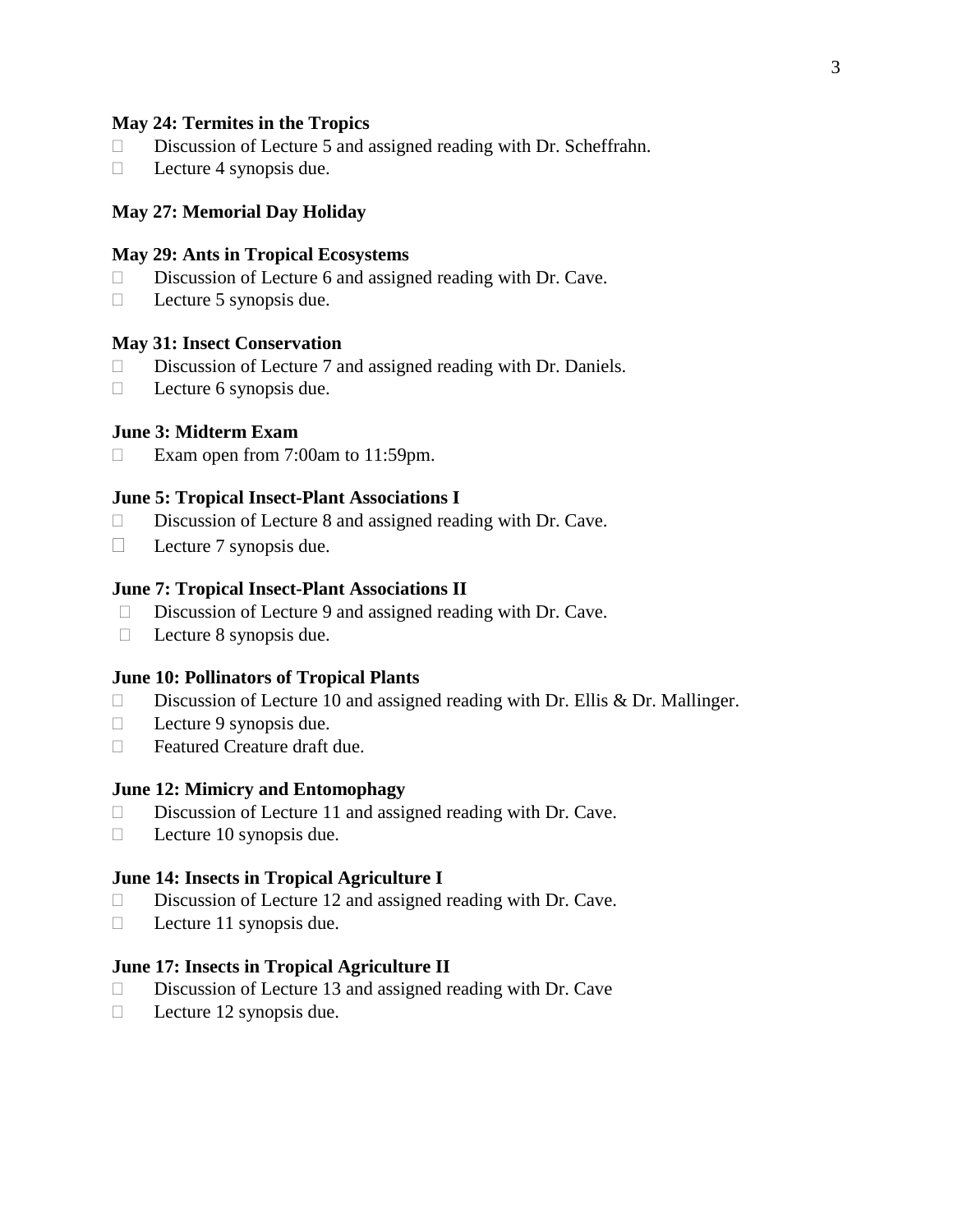# **June 19: Medical and Veterinary Importance of Tropical Insects**

- $\square$  Discussion of Lecture 14 and assigned reading with Dr. Kaufman.
- $\Box$  Lecture 13 synopsis due.
- $\Box$  Featured Creature final version due.
- $\Box$  Graduate student presentation abstract due.

# **June 21: Last Day of Class**

- Graduate student presentations.
- $\Box$  Lecture 14 synopsis due.
- $\Box$  Final exam open from noon June 21 to midnight June 22.

# **STUDENT PERFORMANCE ASSESSMENTS**

The **EXAMS** are on-line. The midterm exam (**June 3, 2019**) will cover all lecture and reading assignments of Lectures 1-7. The final exam (**June 21-22, 2019**) will only cover Lectures 8- 14 and their associated reading assignments. The format of the exam is in two parts. Part 1 has 35 multiple-choice questions (1 point each). Part 2 has 14 short answer questions (5 points each). There will be a time limit for each part. Each student is responsible for writing thoughtful short responses to three of each lecture's short answer questions. Each question's response should be academically well written in your own words, proofread for spelling and grammar, and be minimally 3-4 sentences in length. Copy/paste from any source is not acceptable.

Lecture **SYNOPSES** are brief syntheses of the information presented in each lecture's PPT(s), assigned reading, and discussion. You should write a well-written, coherent overview (not an outline) of the principal concepts and topics addressed to indicate you have thoroughly studied the material and comprehend it. The synopsis must not exceed one page with text single-spaced and 1" margins on all sides. Include your name on each synopsis. Each lecture's synopsis should be delivered through the course's e-Learning site and is due at noon after the next discussion session (see Course Schedule for delivery dates of synopses). Each synopsis is worth 7.5 points. You may miss two synopses without penalty. There is no extra credit for submitting more than 12 synopses, but if more than 12 synopses are delivered, then the highest 12 scores will be calculated in the final grade. A synopsis delivered after the due date will be penalized 2 points for each calendar day it is late. **Proper grammar, correct spelling, and clear writing will be considered in the evaluation of these synopses.**

Each student is required to develop a **"FEATURED CREATUE"** (FC) fact sheet on an insect of the tropics that is NOT CURRENTLY AVAILABLE in or planned for FC [\(entnemdept.ifas.ufl.edu/creatures/\)](https://entnemdept.ifas.ufl.edu/creatures/). Students must upload their first draft and final draft documents through the course's eLearning site. All deadlines are midnight of the day that they are due. Late submissions will be penalized 10% on the individual component grade for each 24 hours after **each** deadline.

The Tropical Featured Creature article grade will be determined through a multi-step evaluation process that includes topic approval, submission of a first draft, return of review evaluation, and submission of a final draft. Please be sure to read the following to ensure that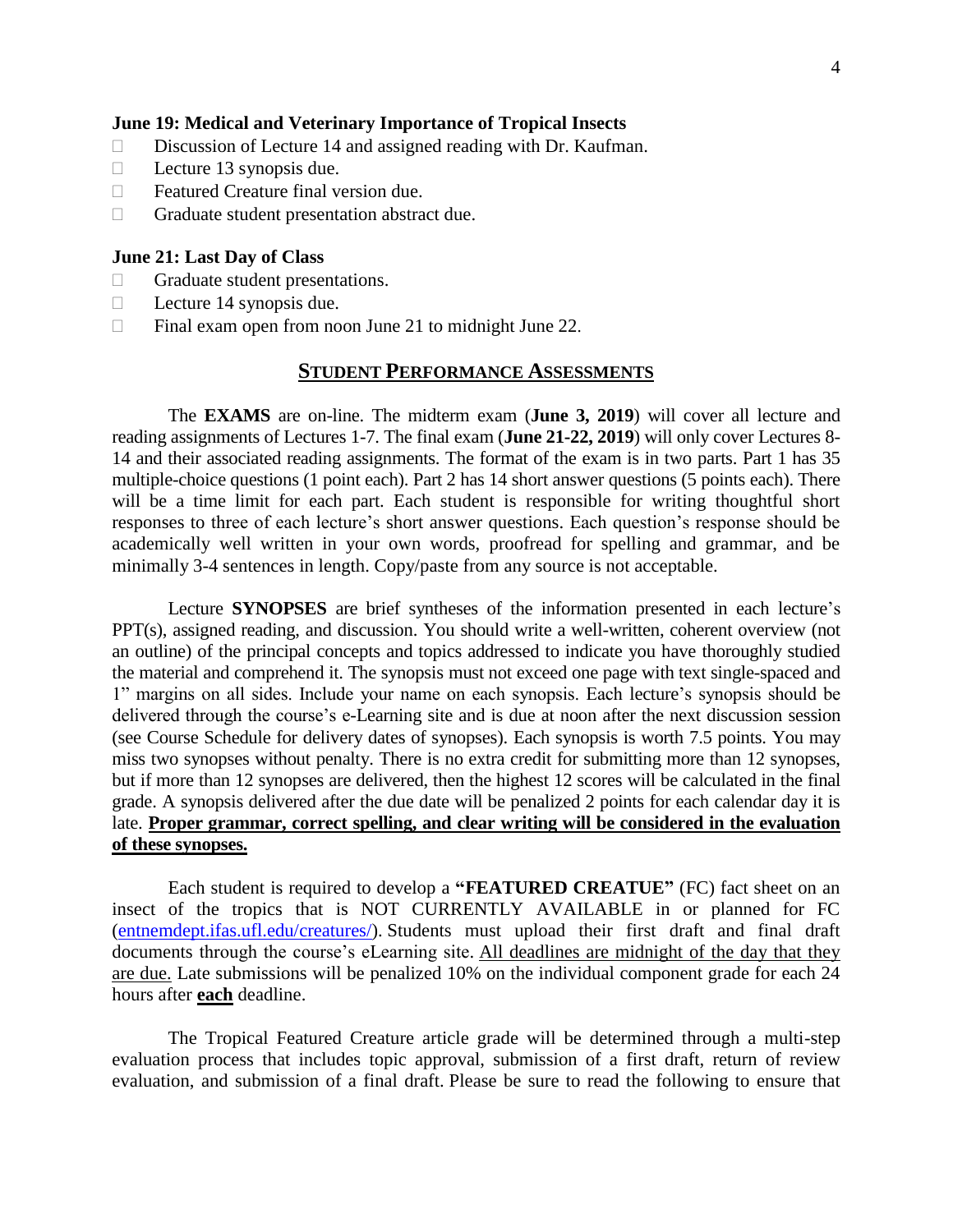you are meeting the deadlines. Visit [entomology.ifas.ufl.edu/creatures/FC\\_format.pdf](http://entomology.ifas.ufl.edu/creatures/FC_format.pdf) for the FCspecific guidelines.

1. Students must contact Dr. Cave to receive approval of their creature **BEFORE** proceeding. **The topic must be chosen and approved by May 20, 2019**. (10 pts.)

2. To be eligible for full credit, the first draft must be submitted through the course's site in UF eLearning by **June 10, 2019**. The draft is expected to be a nearly complete document with significant material provided in each category. Dr. Cave or one of the other instructors in that area of specialization will review and score these drafts for effort, form, and overall progress. (40 pts.). Reviewer comments will be provided no later than June 14.

3. Final drafts of papers are due on **June 19, 2019**. You will be scored on the completeness of the overall document, thoroughness of the subject matter, incorporation of appropriate original or fully credited illustrations and/or images, incorporation (or not) of suggested revisions provided by the instructors (not all suggestions must be incorporated, but you must justify when recommendations are not incorporated), and proper grammar and punctuation. (50 pts.)

The **GRADUATE STUDENT ORAL PRESENTATION** is a synthesis of information from literature and/or experience on a topic directly related to any aspect of tropical entomology. The topic of the presentation will be decided by mutual agreement between Dr. Cave and the graduate student. The topic of the presentation must be finalized no later than **May 22, 2019**. No two presentations may be done on the same topic, so decide on a topic and have it finalized with Dr. Cave soon. PowerPoint slides must be utilized as visual aids. A maximum 300-word abstract with a list of at least five references (not cited in abstract) and no more than eight should be delivered by **June 19, 2019**. At least three journal articles or books must be included in the list and no more than four websites; provide the complete reference of all literature cited and the title and URL for all websites cited. Use of information gathered from Wikipedia is not allowed. The presentations will be delivered to the class on **June 21, 2019**. Duration of the oral presentation shall be 15-18 minutes. There will be a brief question and discussion period with the class immediately following each oral presentation.

It is highly recommended that Dr. Cave review your draft abstract and slides before final submission. The presentation will be scored as follows:

- Approval of topic by May 22, 2019 5 points
- Quality and organization of slides  $-20$  points
- Quality of oral delivery  $-20$  points
- Meaningful, thorough, and well-organized content on subject matter  $-40$  points
- Abstract (due June  $19, 2019$ ) 15 points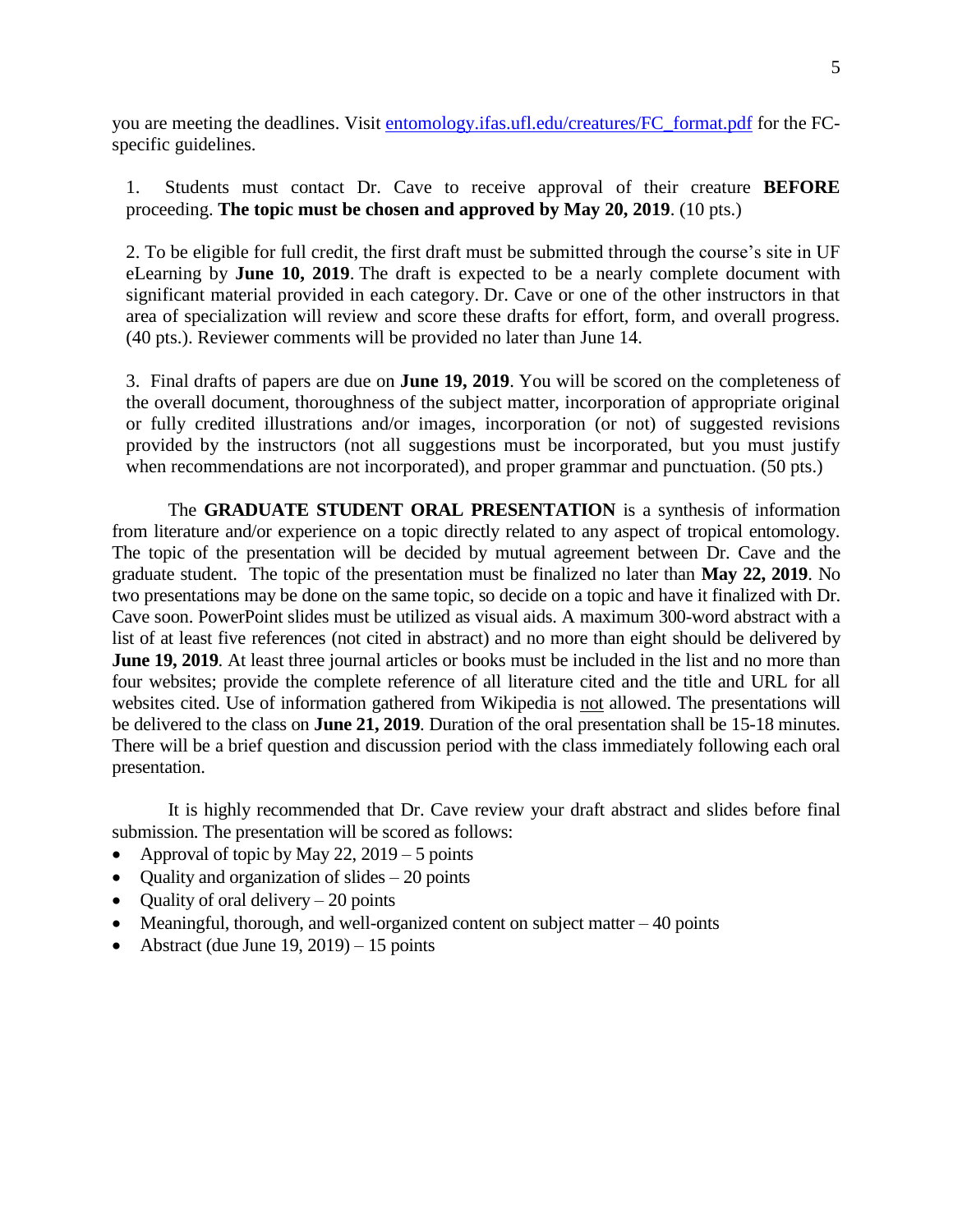# **STUDENT LEARNING ASSESSMENT**

| <b>TOTAL</b>                              | $500$ pts |
|-------------------------------------------|-----------|
| Oral presentation                         | $100$ pts |
| <b>Tropical Featured Creature article</b> | $100$ pts |
| Twelve lecture synopses (7.5 points each) | 90 pts    |
| Two exams (105 points each)               | $210$ pts |

**NOTE:** This course is co-taught with ENY3563. Students registered for ENY5566 have requirements different from those for ENY3563 students.

# **GRADES AND GRADE POINTS**

| $A = 100 - 93\%$ | $B_{+} = 89 - 87\%$ | $C_{\pm} = 79 - 77\%$    | $D_{\pm} = 69 - 67\%$ |              |
|------------------|---------------------|--------------------------|-----------------------|--------------|
| $A = 92-90\%$    | $B = 86-83\%$       | $C = 76-73%$             | $D = 66-63%$          | $E = 59-(0%$ |
|                  | $B = 82-80%$        | $C_{\rm{f}} = 72 - 70\%$ | $D = 62-60\%$         |              |

For information on current UF policies for assigning grade points, see <https://catalog.ufl.edu/ugrad/current/regulations/info/grades.aspx>

# **ASSIGNED READING**

Lecture 1: No reading assignment.

Lecture 2:

**Wiens, J. J., and M. J. Donoghue. 2004.** Historical biogeography, ecology, and species richness. Trends in Ecology and Evolution 19: 639-644.

Lecture 3:

**Novotny, V., and Y. Basset. 2005.** Host specificity of insect herbivores in tropical forests. Proceedings of the Royal Society B 272: 1083-1090.

Lecture 4:

**Nichols, E., S. Spector, J. Louzada, T. Larsen, S. Amezquita, M. E. Favila, and The Scarabaeine Research Network. 2008.** Ecological functions and ecosystem services provided by Scarabaeinae dung beetles. Biological Conservation 141: 1461-1474.

Lecture 5:

**Constantino, R., and A. N. S. Acioli. 2006.** Termite diversity in Brazil (Insecta: Isoptera) [pp. 117-128]. *In*: Soil Biodiversity in Amazonian and other Brazilian Ecosystems (F. M. S. Moreira, J. O. Siqueira, and L. Brussaard, editors). CAB International, Egham, Surrey, UK.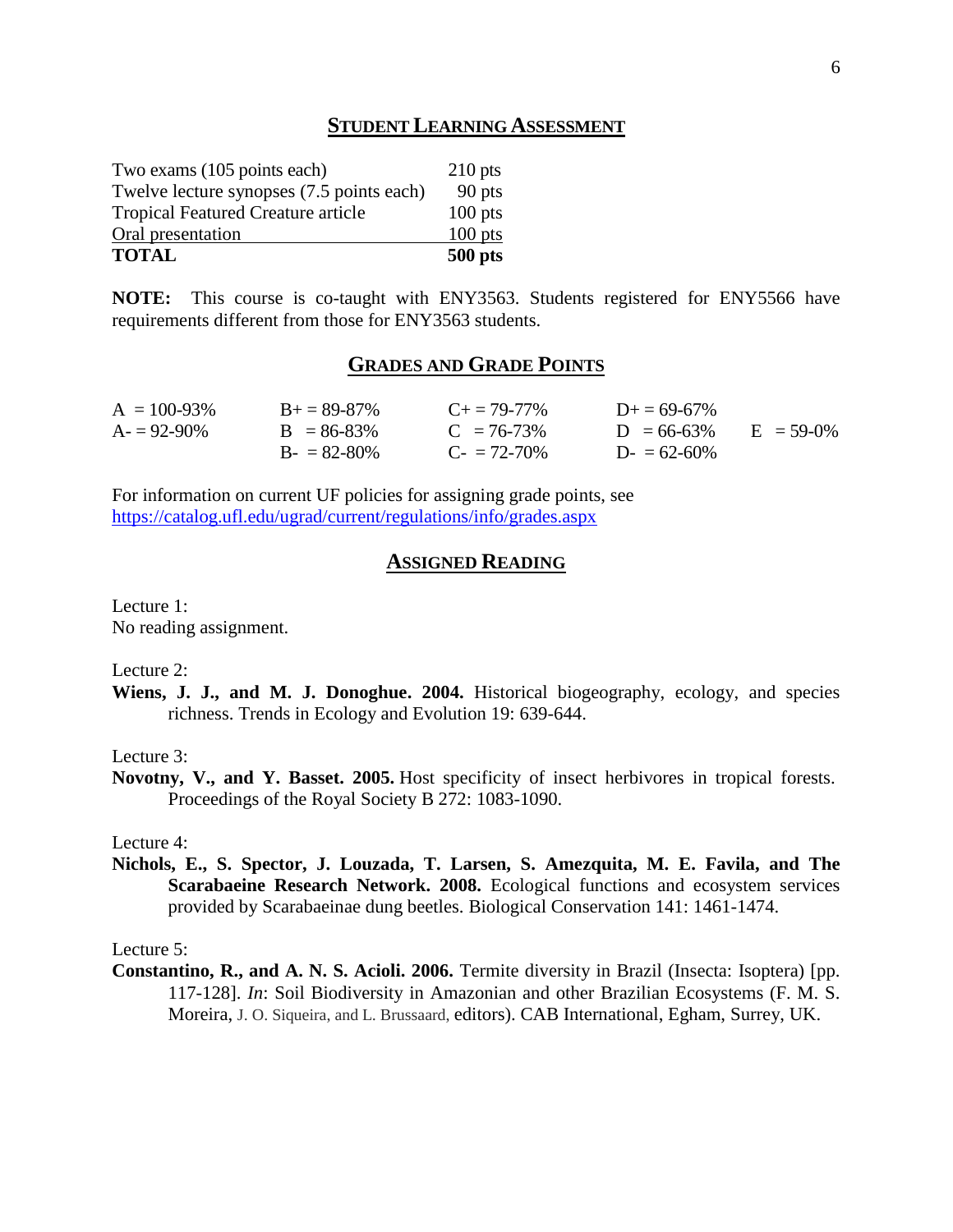Lecture 6:

**Klimes, P., C. Idigel, M. Rimandai, T. M. Fayle, M. Janda, G. D. Weiblen, and V. Novotny. 2012.** Why are there more arboreal ant species in primary than in secondary tropical forests? Journal of Animal Ecology 81: 1103-1112.

Lecture 7:

**Cardoso, P., T. L. Erwin, P. A. V. Borges, and T. R. New. 2011.** The seven impediments in invertebrate conservation and how to overcome them. Biological Conservation 144: 2647-2655.

Lecture 8:

**Richards, L. A., and D. M. Windsor. 2007.** Seasonal variation of arthropod abundance in gaps and the understorey of a lowland moist forest in Panama. Journal of Tropical Ecology 23: 169-176.

Lecture 9:

**Bronstein, J. L., R. Alarcón, and M. Geber. 2006.** The evolution of plant–insect mutualisms. New Phytologist 172: 412-428.

Lecture 10:

**Bawa, K. S. 1990.** Plant-pollinator interactions in tropical rain forests. Annual Review of Ecology and Systematics 21: 399-422.

Lecture 11:

**Pal, P., and S. Roy. 2014.** Edible insects: Future of human food – a review. International Letters of Natural Sciences 21: 1-11

Lecture 12:

**Neuenschwander, P. 2001.** Biological control of the cassava mealybug in Africa: A review. Biological Control 21: 214–229.

Lecture 13:

**Berecha, G., R. Aerts, B. Muys, and O. Honnay. 2015.** Fragmentation and management of Ethiopian moist evergreen forest drive compositional shifts of insect communities visiting wild Arabica coffee flowers. Environmental Management 55: 373–382. DOI: 10.1007/s00267-014-0393-9.

Lecture 14:

.

**Reisen, W. K. 2009.** Epidemiology of vector-borne diseases [pp. 19-33]. *In*: Medical and Veterinary Entomology, Second Edition (G. R. Mullen and L. A. Durden, editors). Academic Press, New York, NY.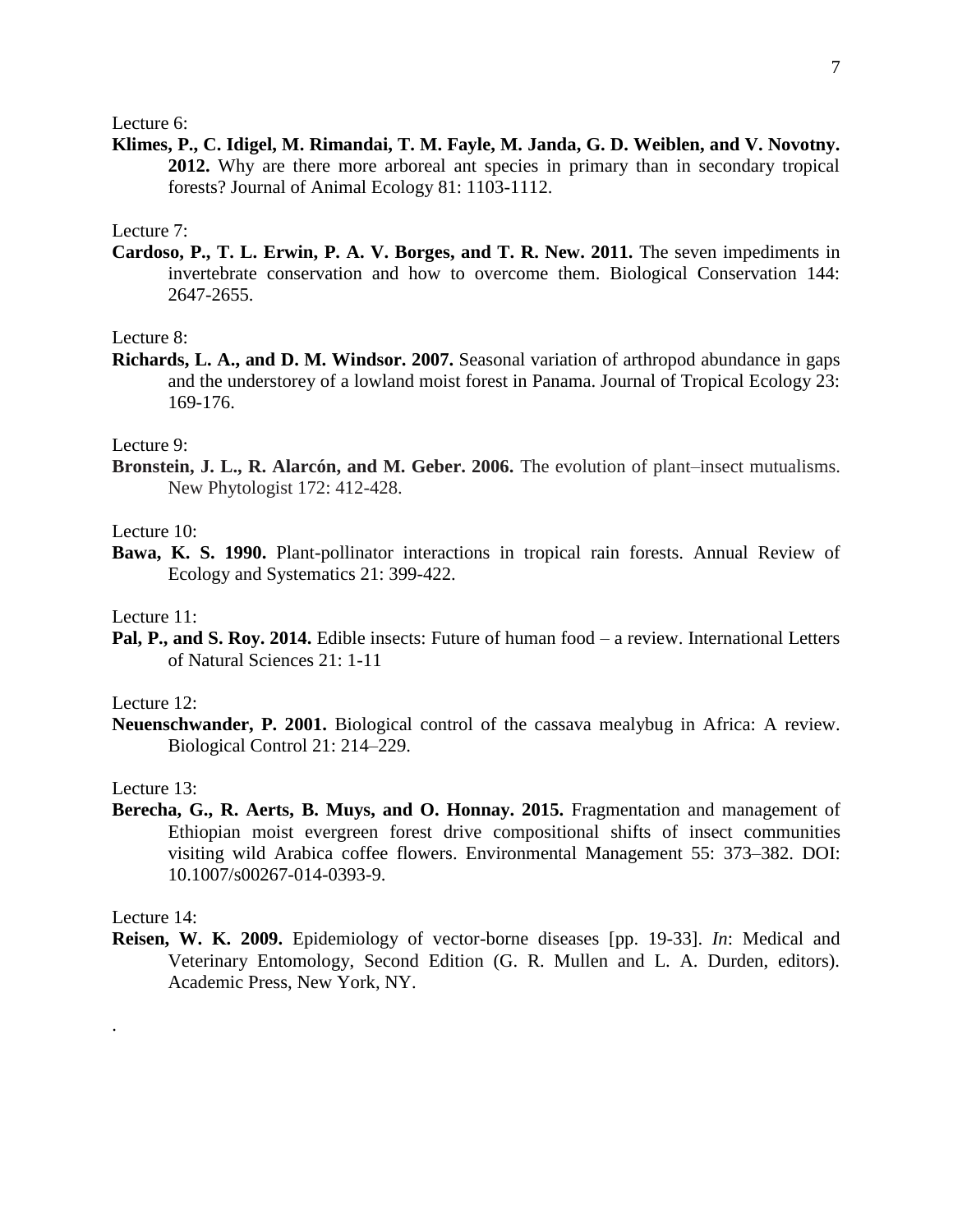# **UNIVERSITY OF FLORIDA POLICIES AND ASSISTANCE**

# **Absences and Make-Up Work**

Requirements for class attendance and make-up exams, assignments, and other work are consistent with university policies found at: [catalog.ufl.edu/UGRD/academic](https://catalog.ufl.edu/UGRD/academic-regulations/attendance-policies/)[regulations/attendance-policies/.](https://catalog.ufl.edu/UGRD/academic-regulations/attendance-policies/)

# **Online Course Evaluation Process**

Students are expected to provide feedback on the quality of instruction in this course by completing online evaluations at evaluations.ufl.edu. Evaluations are typically open during the last two or three weeks of the semester, but students will be given specific times when they are open. Summary results are available to students at evaluations.ufl.edu/results/.

#### **Academic Honesty**

As a student at the University of Florida, you have committed yourself to uphold the Honor Code, which includes the following pledge: "*We, the members of the University of Florida community, pledge to hold ourselves and our peers to the highest standards of honesty and integrity."* You are expected to exhibit behavior consistent with this commitment to the UF academic community, and on all work submitted for credit at the University of Florida, the following pledge is either required or implied: *"On my honor, I have neither given nor received unauthorized aid in doing this assignment*."

It is assumed that you will complete all work independently in each course unless the instructor provides explicit permission for you to collaborate on course tasks (e.g., assignments, papers, quizzes, exams). Furthermore, as part of your obligation to uphold the Honor Code, you should report any condition that facilitates academic misconduct to appropriate personnel. It is your individual responsibility to know and comply with all university policies and procedures regarding academic integrity and the Student Honor Code. Violations of the Honor Code at the University of Florida will not be tolerated. Violations will be reported to the Dean of Students Office for consideration of disciplinary action. For more information regarding the Student Honor Code, please see: [www.dso.ufl.edu/SCCR/honorcodes/honorcode.php.](http://www.dso.ufl.edu/SCCR/honorcodes/honorcode.php)

### **Software Use:**

All faculty, staff and students of the university are required and expected to obey the laws and legal agreements governing software use. Failure to do so can lead to monetary damages and/or criminal penalties for the individual violator. Because such violations are also against university policies and rules, disciplinary action will be taken as appropriate.

### **Campus Helping Resources**

Students experiencing crises or personal problems that interfere with their general well-being are encouraged to utilize the university's counseling resources. The Counseling & Wellness Center provides confidential counseling services at no cost for currently enrolled students. Resources are available on campus for students having personal problems or lacking clear career or academic goals, which interfere with their academic performance.